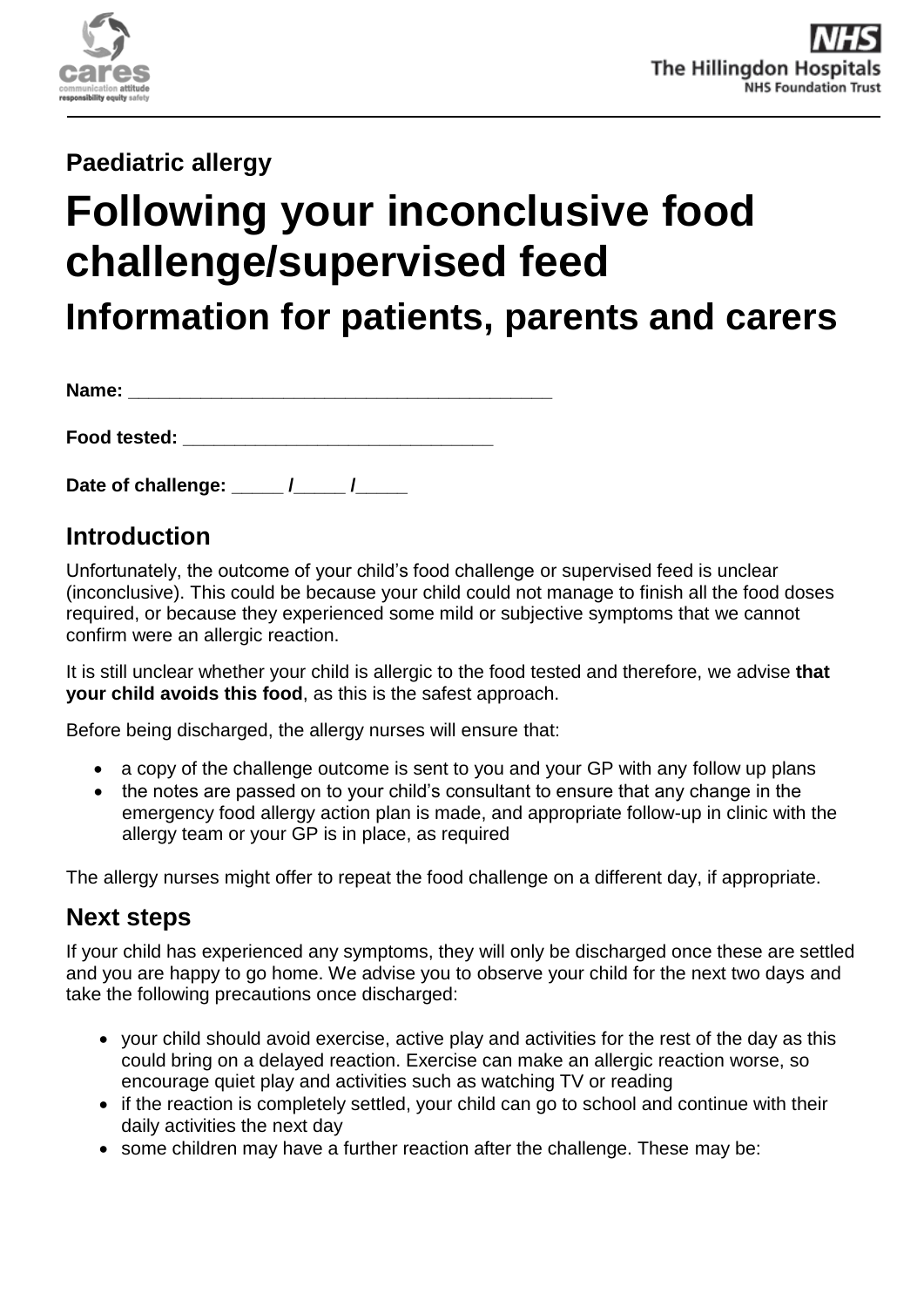#### **Mild reactions or delayed reaction:**

- o rash
- o gut symptoms (e.g. tummy pain, loose stools poo or vomiting)
- o eczema flare-up

These can happen from two hours to two days after the challenge. Most do not require any treatment, but antihistamines or eczema treatments can be useful. Please follow your child's food allergy action plan (if they have one).

#### **Serious allergic reactions:**

- $\circ$  airway or breathing problems (with coughing, wheezing, noisy or difficulty breathing)
- o general wellbeing (with sleepiness, reduced responsiveness, looking v pale or floppiness)

In the very unlikely event of this happening, please follow your child's emergency food allergy action plan and call 999 to get an ambulance and immediate medical support.

## **What should I do in an emergency?**

In the very unlikely event of your child having a serious allergic reaction, please follow your child's emergency food allergy **action plan** (if available) and **call 999** to get an ambulance and immediate medical support.

## **Who to contact with queries or concerns**

**Paediatric allergy nurses (for allergy-related health queries)**

E-mail: [thh-tr.PaedAllergy@nhs.net](mailto:thh-tr.PaedAllergy@nhs.net) Call: 01895 279721

## **Paediatric allergy secretary (for letters/treatment plan/appointment queries)**

Call: 01895 238282 extension 2932 E-mail: Kerry.mills1@nhs.net

## **Paediatric day care unit**

Call: 01895 279245 or 01895 279530